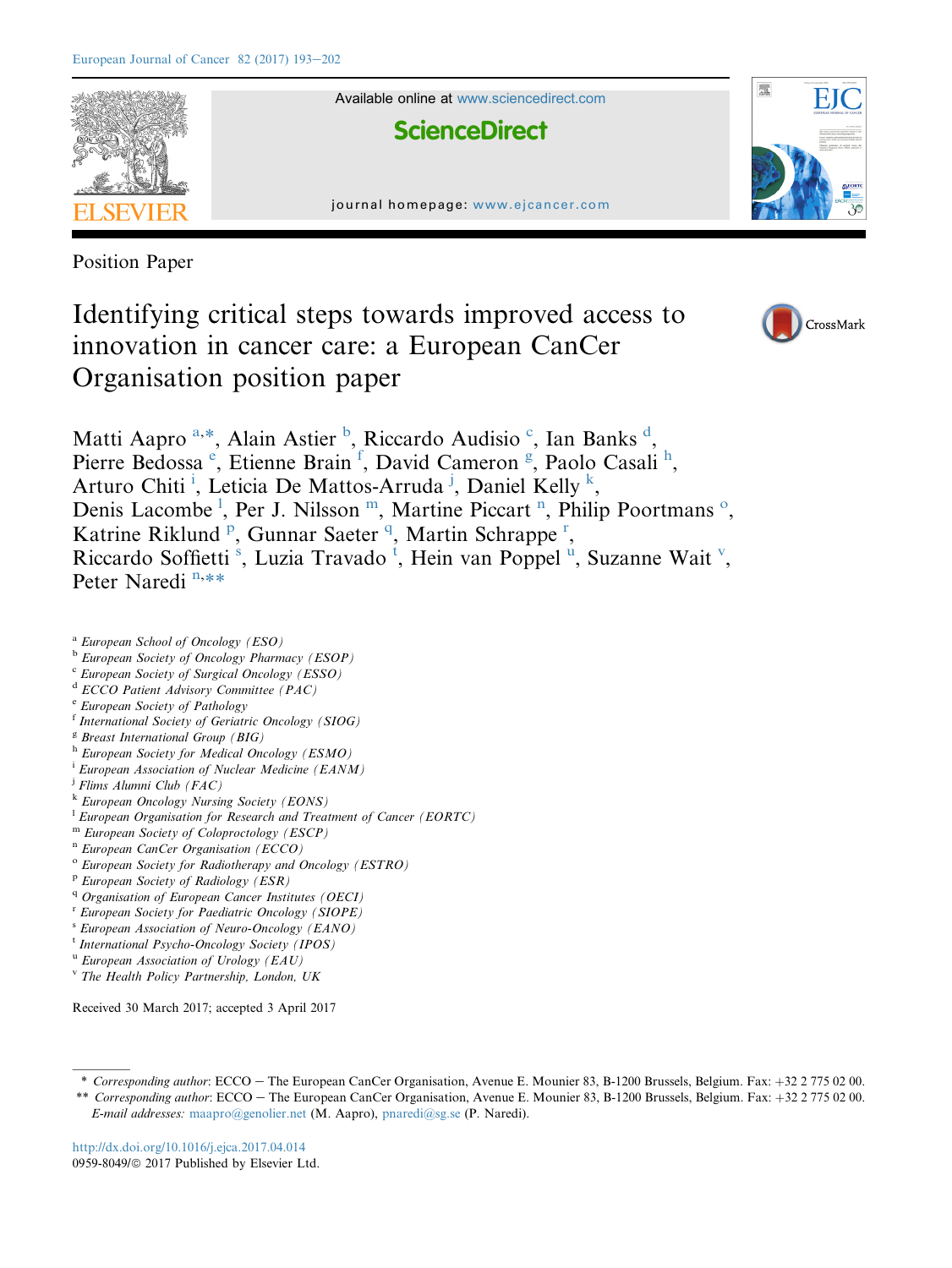#### **KEYWORDS**

Cancer; Healthcare systems; Efficiency; Value; Patient-relevant outcomes; Innovation; Data collection: Clinical trial; Reimbursement

Abstract In recent decades cancer care has seen improvements in the speed and accuracy of diagnostic procedures; the effectiveness of surgery, radiation therapy and medical treatments; the power of information technology; and the development of multidisciplinary, specialist-led approaches to care. Such innovations are essential if we are to continue improving the lives of cancer patients across Europe despite financial pressures on our healthcare systems. Investment in innovation must be balanced with the need to ensure the sustainability of healthcare budgets, and all health professionals have a responsibility to help achieve this balance. It requires scrutiny of the way care is delivered; we must be ready to discontinue practices or interventions that are inefficient, and prioritise innovations that may deliver the best outcomes possible for patients within the limits of available resources. Decisions on innovations should take into account their long-term impact on patient outcomes and costs, not just their immediate costs. Adopting a culture of innovation requires a multidisciplinary team approach, with the patient at the centre and an integral part of the team. It must take a whole-system and whole-patient perspective on cancer care and be guided by high-quality real-world data, including outcomes relevant to the patient and actual costs of care; this accurately reflects the impact of any innovation in clinical practice. The European CanCer Organisation is committed to working with its member societies, patient organisations and the cancer community at large to find sustainable ways to identify and integrate the most meaningful innovations into all aspects of cancer care.

 $© 2017 Published by Elsevier Ltd.$ 

### 1. Introduction

Over the last two to three decades, the field of cancer has seen improvements in the speed and accuracy of diag-nostic procedures [\[1\],](#page-8-0) the effectiveness of surgery  $[2-4]$  $[2-4]$  $[2-4]$ , radiation therapy [\[5,6\]](#page-8-0) and medical treatments [\[7,8\]](#page-8-0) and the power of information technology [\[9\]](#page-8-0). Development of clinical support roles—such as those of specialist oncology nurses and of multidisciplinary, specialist-led approaches to care—have also played an important role in improving the care offered to cancer patients.

Investment in all these innovations is critical if we are to continue to improve the lives of cancer patients across all age groups in years to come. However, there is growing evidence of inequalities in, and complex barriers to access to, many innovations in Europe, as healthcare systems are increasingly challenging their costs, and outof-pocket payments for cancer care are growing [\[10,11\].](#page-8-0)

Although much of the literature and policy debate focuses on inequalities in access to anticancer medicines [\[12,13\],](#page-8-0) significant inequalities also exist for other aspects of cancer care. Within this context, it is critical to balance investment in innovation with the need to ensure the sustainability of healthcare budgets, and this is a global concern  $[14-16]$  $[14-16]$  $[14-16]$ .

In all countries, notions of innovation and value are intrinsically linked. We need to apply more scrutiny to the way we deliver care today, be ready to remove or discontinue practices or interventions that are inefficient, and be forward-thinking to prioritise innovations that may deliver the best outcomes possible for patients with the resources at hand. Implementation of innovations also needs to follow a structured pathway, and practices should be adapted to accommodate them. Greater transparency is needed on prices and pricing policies, as has been called for by the European Cancer Leagues Task Force for Equal Access to Cancer Medicines. This being said, investment decisions on innovations should consider the long-term impact of innovations on patient outcomes and costs, not just their immediate costs.

All health professionals have a key responsibility to help achieve this balance. Within this context, this article offers a multidisciplinary perspective on how we can responsibly and sustainably encourage access to the most meaningful innovations for cancer patients in years to come whilst improving on existing practice and decreasing waste and inefficiencies across all aspects of cancer care. It was developed by the European CanCer Organisation (ECCO) with input from its member societies and the ECCO Patient Advisory Committee and is intended as the basis for future actions to be taken by relevant health professionals. These actions will be developed into an action plan in the next few months.

#### 2. How do we define innovation in cancer care?

It may be argued that the term 'innovation' has been over-used in recent years and is usually thought of simply as 'something new' [\[18,19\]](#page-8-0). However, 'newer' is not necessarily better than older alternatives, and in reality what constitutes an innovation is more nuanced. Innovation can take place within any aspect of cancer care. It does not have to be complex, or expensive; simple interventions may often have the greatest impact on improving patient care. In addition, meaningful progress often occurs over time, as a result of a series of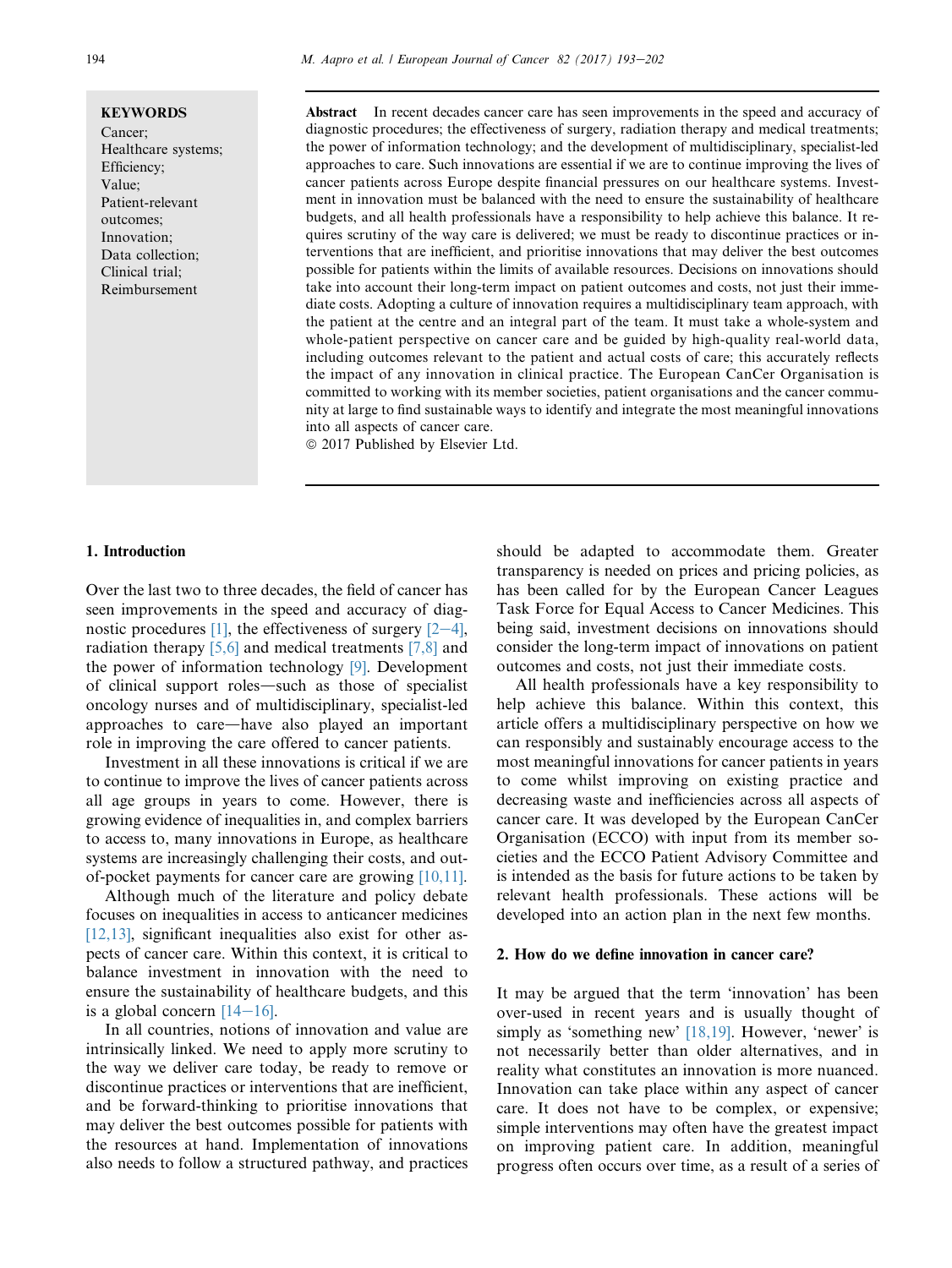incremental changes which, if taken in isolation, may not necessarily be transformative in their own right.

It is also critical to recognise that innovation is an evolving concept and must keep pace with our growing understanding of cancer and treatment expectations. For example, drug development models need to consider expected patterns of relapse and disease evolution to make sure that we are providing patients with the most appropriate course of treatment and not simply making decisions, one treatment at a time.

A definition of innovation that transcends these complexities is that it is any intervention within the care pathway that makes a meaningful difference to patients. With this definition in mind, member organisations of ECCO have made suggestions as to what aspects of cancer care represent the most meaningful innovations in their view and which practices should be considered as obsolete as they do not offer benefits to patients (see [Table 1\)](#page-3-0). These suggestions will be discussed and prioritised as a next step in this initiative by ECCO and its member organisations.

### 3. How does one measure the value of innovation?

Defining the value of an innovation requires a comprehensive assessment of its impact on patient outcomes, quality of life, quality of care and costs across the system.

The necessary starting point to the measurement of value of any innovation is to determine whether it offers real benefits to patients. Over the past few years, the European Society for Medical Oncology (ESMO), American Society of Clinical Oncology, European Society for Radiotherapy and Oncology (ESTRO) and other professional societies have called for a more consistent approach in the evaluation of new treatments and have proposed new measures aimed at capturing the real benefit of anticancer medicines and other technologies  $[20-22]$  $[20-22]$ . For example, ESMO's Magnitude of Clinical Benefit Scale (ESMO-MCBS) aims to 'help frame the appropriate use of limited public and personal resources to deliver cost-effective and affordable cancer care' [\[20\].](#page-8-0) The ESMO-MCBS is an important innovative instrument but is based solely on data from clinical trials, without consideration of costs [\[23\]](#page-8-0). Other scales include costs [\[24\],](#page-8-0) however in Europe these vary from country to country. The ESMO-MCBS was initially developed without input from patients [\[25\]](#page-8-0).

These limitations point to the need to consider the value of new interventions from the patient's perspective, giving adequate weight to quality of life and progression-free survival, and not only overall survival, and with input from all stakeholders.

Real-world data (from registries, large databases and big data initiatives) are part of the continuum of clinical research. They are key to determining whether benefits observed in clinical trials are also seen in unselected patient populations in real-world settings and to understanding the impact of a given innovation on patient outcomes. Real-world data should also include the full costs of care.

Real-world data are very important for surgical techniques and medical devices, for which typically the data is much scarcer at the time of regulatory approval than for medicines. The IDEAL collaboration (Idea, Development, Exploration, Assessment, Long-term Follow-up, Improving the Quality of Research in Surgery) has recommended that real-world data on the efficacy and safety of any new surgical procedure [\[26\]](#page-8-0) or medical device [\[27,28\]](#page-8-0) should be collected as soon as it is introduced into clinical practice, to guide clinical guidelines and improve the use of these procedures in clinical practice.

Real-world data are particularly critical in the case of rare adult cancers and paediatric cancers, as small patient numbers may limit the potential to gather sufficient evidence within traditional clinical trial settings. They are also a key component of 'coverage with evidence' schemes increasingly being used for new anticancer medicines, particularly 'breakthrough innovations' that are approved on the basis of early-stage trial data through accelerated approval schemes. These medicines may be granted provisional reimbursement based on early clinical trial data, on the condition that this decision is to be reviewed, and access potentially expanded, at a later timepoint once realworld data on the impact of this intervention are available.

# 4. What are barriers to the development and uptake of innovation?

Barriers may occur at different stages: research and clinical trials  $\rightarrow$  regulatory approval (European Medicines Agency [EMA] and national)  $\rightarrow$  national and regional access decisions (health technology assessment [HTA] or pricing and reimbursement)  $\rightarrow$  uptake into local practice.

### 4.1. Research and clinical trials

There are numerous barriers to the development of innovative medicines, diagnostics and technologies during the research stage (e.g. in clinical trials), which contribute to delaying individual patients' access to innovations in areas of high unmet needs. These barriers delay the generation of meaningful data and knowledge from clinical research as well as the publication of research findings, leading to delays in the time it takes for an innovation to be adopted post-approval into clinical practice. Barriers in research often result from the absence of collaboration across disciplines and between different layers of healthcare provisioning (e.g. primary care, community oncology care, hospitals and academic centres), as well as insufficient information provided to patients and healthcare professionals about ongoing and completed research. Further barriers exist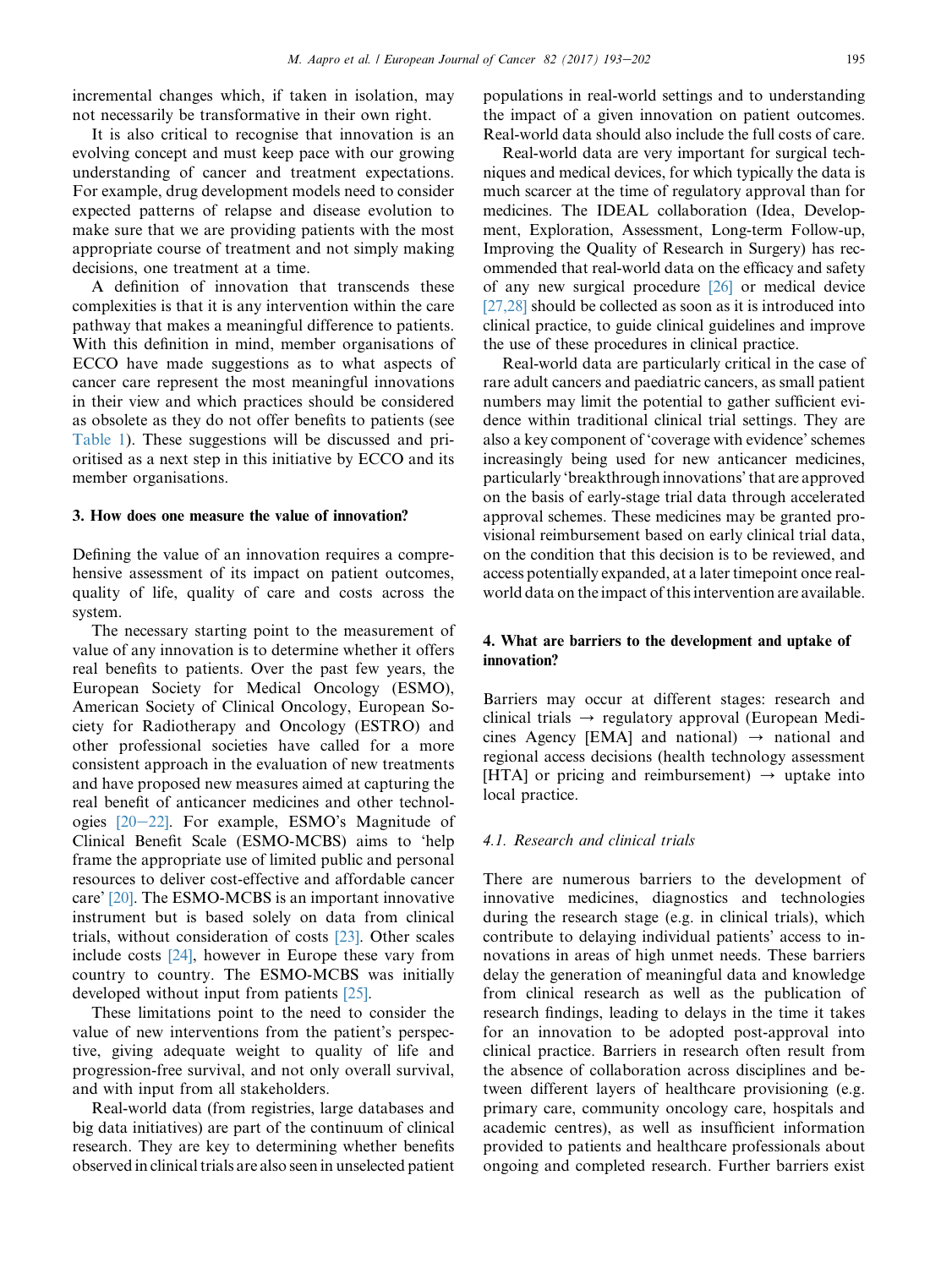<span id="page-3-0"></span>Table 1

|  |  |  | Defining areas of innovation and obsolescence across the cancer care spectrum. |
|--|--|--|--------------------------------------------------------------------------------|
|  |  |  |                                                                                |

| Aspect of care                                                        | Areas of innovation                                                                                                                                                                                                                                                                                                                                                                                                                                                               | Examples of obsolescence                                                                                                                                                                                                                                                                                                                          |
|-----------------------------------------------------------------------|-----------------------------------------------------------------------------------------------------------------------------------------------------------------------------------------------------------------------------------------------------------------------------------------------------------------------------------------------------------------------------------------------------------------------------------------------------------------------------------|---------------------------------------------------------------------------------------------------------------------------------------------------------------------------------------------------------------------------------------------------------------------------------------------------------------------------------------------------|
| Psycho-oncology<br>[30]                                               | Routine psychosocial distress screening using validated self-<br>report measures to identify cancer patients who should be<br>referred to psychosocial services                                                                                                                                                                                                                                                                                                                   | Reliance solely on clinician observations or patient requests<br>to identify cancer patients who should be referred to<br>psychosocial services                                                                                                                                                                                                   |
| Oncology nursing<br>[46, 47]                                          | Increasing trained oncology nursing services in all European<br>countries                                                                                                                                                                                                                                                                                                                                                                                                         | Lack of appropriate and specific funding for trained<br>oncology nurses                                                                                                                                                                                                                                                                           |
| Supportive care and<br>rehabilitation                                 | Providing adequate and appropriate supportive treatments<br>over the entire course of care<br>Assessing the impact of treatment side-effects (physical,<br>emotional, cognitive, sexual and nutritional) and develop a<br>rehabilitation/survivorship plan to address and reduce those<br>symptoms and problems                                                                                                                                                                   | Insufficient supportive care leading to worse patient<br>outcomes                                                                                                                                                                                                                                                                                 |
| Genetics [7]                                                          | Improved understanding of predisposition factors and use<br>of these data to better characterise a tumour's aetiology and<br>adapt therapy where supported by evidence                                                                                                                                                                                                                                                                                                            |                                                                                                                                                                                                                                                                                                                                                   |
| Pathology [1,7,48]                                                    | Identification of molecular markers of prognostic or<br>predictive value using various methodologies<br>Quality control of pathology<br>Research-based 'liquid biopsies' for characterising and<br>monitoring tumours                                                                                                                                                                                                                                                             | Decision-making without use of such tools, when<br>adequately recognised by scientific evidence                                                                                                                                                                                                                                                   |
| Monitoring [49]                                                       | Use of advanced imaging techniques to define disease extent<br>and tailor treatment                                                                                                                                                                                                                                                                                                                                                                                               | Unjustified staging examinations<br>Unjustified follow-up procedures                                                                                                                                                                                                                                                                              |
| Adjuvant treatment<br>[5, 50]                                         | Defining the need for long-term treatment versus shorter<br>treatments<br>Development of adjuvant treatments in specific biologically<br>defined patient subsets<br>Further exploration of how neo-adjuvant treatment results<br>could be appropriately used to select adjuvant treatment<br>and therefore avoid 'blind' adjuvant treatments                                                                                                                                      | Studies that are not based on the present understanding of<br>the biology of various tumour subtypes                                                                                                                                                                                                                                              |
| Surgery $[51-53]$                                                     | Optimisation and standardisation of cancer surgery with<br>educational programmes and quality assessment e.g.<br>introduction of total mesorectal excision (TME) in<br>colorectal cancer surgery<br>Technological advances: e.g. minimally invasive surgery and<br>interventional radiology to reduce short- and long-term<br>negative outcomes<br>When a new procedure is of proven benefit, make it<br>accessible and develop centre expertise to ensure its<br>appropriate use | Surgery performed in multiple low-volume centres with<br>inadequate demonstration of expertise and quality results                                                                                                                                                                                                                                |
| Radiation therapy                                                     | Development of radiation therapy facilities according to<br>standards supported by ESTRO, with image-guided<br>radiation therapy, modulated and adaptive techniques and<br>specific particle therapy facilities<br>When a new procedure is of proven benefit, make it<br>accessible and develop centre expertise to ensure its<br>appropriate use                                                                                                                                 | Radiation therapy performed in multiple low-volume<br>centres with inadequate demonstration of expertise and<br>quality results                                                                                                                                                                                                                   |
| Medicines [20]                                                        | Development of the use of the ESMO evaluation system<br>(ESMO relative value scale) to prioritise medicines of<br>greatest benefit to patients                                                                                                                                                                                                                                                                                                                                    | Use of local scoring systems to decide whether or not to<br>include a given medicine in a formulary                                                                                                                                                                                                                                               |
| Geriatric oncology<br>[54]                                            | Screening for frailty and using geriatric assessment to<br>stratify older populations with cancer and adjust treatment<br>accordingly                                                                                                                                                                                                                                                                                                                                             | Using civil or chronological age as a threshold for making<br>strategic decisions related to a patient's care                                                                                                                                                                                                                                     |
| Paediatric oncology<br>[55, 56]<br>(also valid in<br>adult treatment) | Accelerated and early access to innovative therapies during<br>their development<br>Novel immunotherapeutic approaches and medicines<br>targeting epigenetics<br>Novel functional and statistical tools to assess objective<br>response and long-term survival benefit<br>Standardised assessment of toxicity with emphasis where<br>possible on patient-reported outcomes<br>Transparent and obligatory patient-oriented long-term<br>outcomes assessment                        | Repeating old and toxic therapies without any attempt to<br>improve practice based on knowledge of molecular<br>pathways and their function in different cancers<br>Use of new therapies based on 'single-case evidence', as<br>opposed to multicentre clinical trials-as was the case with<br>haematopoietic stem cell transplantation years ago |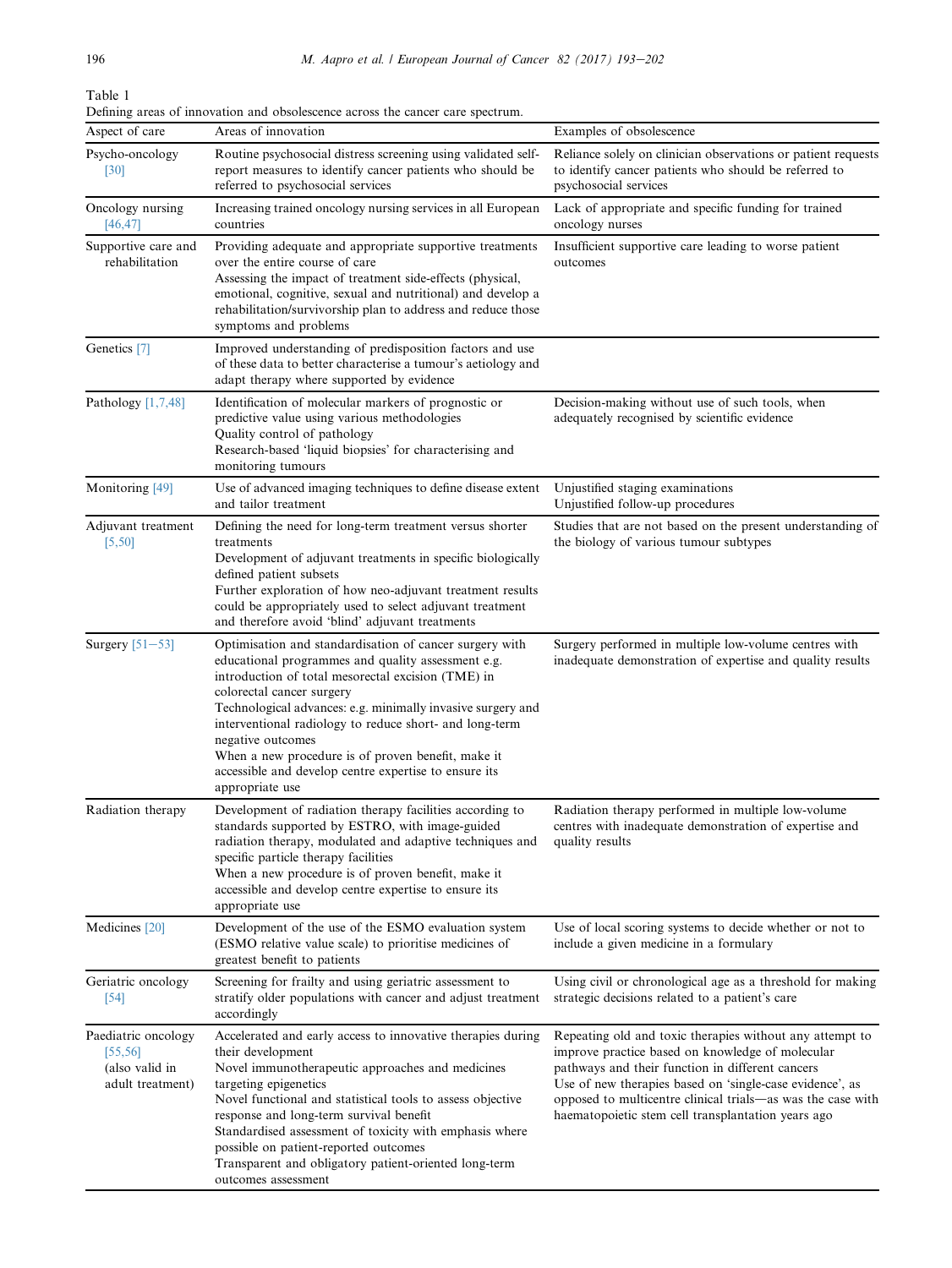| Table 1 (continued)            |                                                                                                                                                                                                                                                                                                                                                                                                                                                                                                                                                                                                                                                                                                                                                                                                        |                                                                                                                                                                                                                                                                                                                                                                             |  |
|--------------------------------|--------------------------------------------------------------------------------------------------------------------------------------------------------------------------------------------------------------------------------------------------------------------------------------------------------------------------------------------------------------------------------------------------------------------------------------------------------------------------------------------------------------------------------------------------------------------------------------------------------------------------------------------------------------------------------------------------------------------------------------------------------------------------------------------------------|-----------------------------------------------------------------------------------------------------------------------------------------------------------------------------------------------------------------------------------------------------------------------------------------------------------------------------------------------------------------------------|--|
| Aspect of care                 | Areas of innovation                                                                                                                                                                                                                                                                                                                                                                                                                                                                                                                                                                                                                                                                                                                                                                                    | Examples of obsolescence                                                                                                                                                                                                                                                                                                                                                    |  |
| Big data $[57,58]$             | Facilitate the exchange of 'big data' among different<br>European countries in order to ameliorate, among other<br>things, the quality of overall therapy                                                                                                                                                                                                                                                                                                                                                                                                                                                                                                                                                                                                                                              | Perpetuation of siloed, disjointed health information<br>systems and lack of cohesive solutions across different<br>settings of care                                                                                                                                                                                                                                        |  |
| Registries [59-62]             | Making cancer registries an obligatory part of Europe-wide<br>registration of any cancer type<br>Use of epidemiological data to evaluate different practices<br>and outcomes-to drive future treatment plans towards the<br>most effective practices                                                                                                                                                                                                                                                                                                                                                                                                                                                                                                                                                   | Lack of such an approach—resulting in perpetuation of<br>ineffective practices that could have been identified through<br>appropriate data and research                                                                                                                                                                                                                     |  |
| Care planning<br>[63, 64]      | Shaping future services in response to national cancer<br>experience surveys of people living with cancer                                                                                                                                                                                                                                                                                                                                                                                                                                                                                                                                                                                                                                                                                              | Lack of multidisciplinary decision-making and out-of-date<br>uni-disciplinary attitudes<br>Lack of role development opportunities for the cancer<br>workforce. These are necessary to respond to rising demand<br>and patient expectations                                                                                                                                  |  |
| Professional<br>education [45] | Knowledge transfer across all relevant disciplines to apply<br>novel techniques in diagnostics and treatment<br>Professional education programmes to extend knowledge to<br>all relevant specialities of:<br>• the principles of risk assessment for acute<br>complications<br>• the principles of risk assessment for long-term<br>outcomes and sequelae of treatment<br>Development of a Europe-wide qualification and<br>certification system in oncology-e.g. in the form of cross-<br>border educational programmes—with transparent<br>standards for quality assessment<br>Extending knowledge to all health professionals involved in<br>cancer care that health education, physical activity and<br>lifestyle should be implemented to improve cancer care and<br>quality of life for patients |                                                                                                                                                                                                                                                                                                                                                                             |  |
| Clinical research<br>[43, 44]  | New models of clinical studies developed in cooperation<br>with population-based registries<br>New types of access platforms where single cohort patients<br>can be benchmarked to contemporary real-life patients<br>New partnerships between academia/government and<br>industry to allow<br>• more 'risky' treatment arms in the design of registra-<br>tion trials (such as short exposure to a new drug)<br>• sharing of anonymised individual patient biomarker<br>and efficacy data from registration trials according to<br>a predefined timing, thereby allowing data protection<br>for only a limited period                                                                                                                                                                                 |                                                                                                                                                                                                                                                                                                                                                                             |  |
| Regulatory [65]                | Solutions for efficiently bringing the most promising<br>therapeutic solutions to patients (e.g. adaptive licencing and<br>accelerated approval schemes)<br>Better coordination of European Commission directorates<br>(DG Santé, DG Research and so forth) to enable optimal<br>access of patients to trials and treatments                                                                                                                                                                                                                                                                                                                                                                                                                                                                           | Perpetuation of distinct mechanisms and policies within the<br>European Commission leading to disjointed practices<br>between the different directorates<br>Lack of harmonisation of regulatory practices across<br>Europe, despite EMA centralised procedures, as well as<br>different evidentiary requirements between countries leading<br>to slow uptake of innovations |  |

ESTRO = European Society for Radiotherapy and Oncology; ESMO = European Society for Medical Oncology; EMA = European Medicines Agency.

in access to clinical trials between European countries. There is also a lack of large pan-European studies rather than regional or local studies with insufficient power to answer relevant clinical questions.

# 4.2. Regulatory approval

Processes to obtain regulatory approval for surgical procedures, radiation oncology and imaging techniques, and their introduction into centres, vary considerably across Europe. As mentioned previously, the evidentiary requirements for these procedures are typically much lower than for medicines, often leaving it up to individual clinicians to evaluate them over time. The IDEAL framework mentioned previously calls for a much more transparent, evidence-based system whereby real-world evidence of the impact of new procedures is collected prospectively, with the aim of creating an up-to-date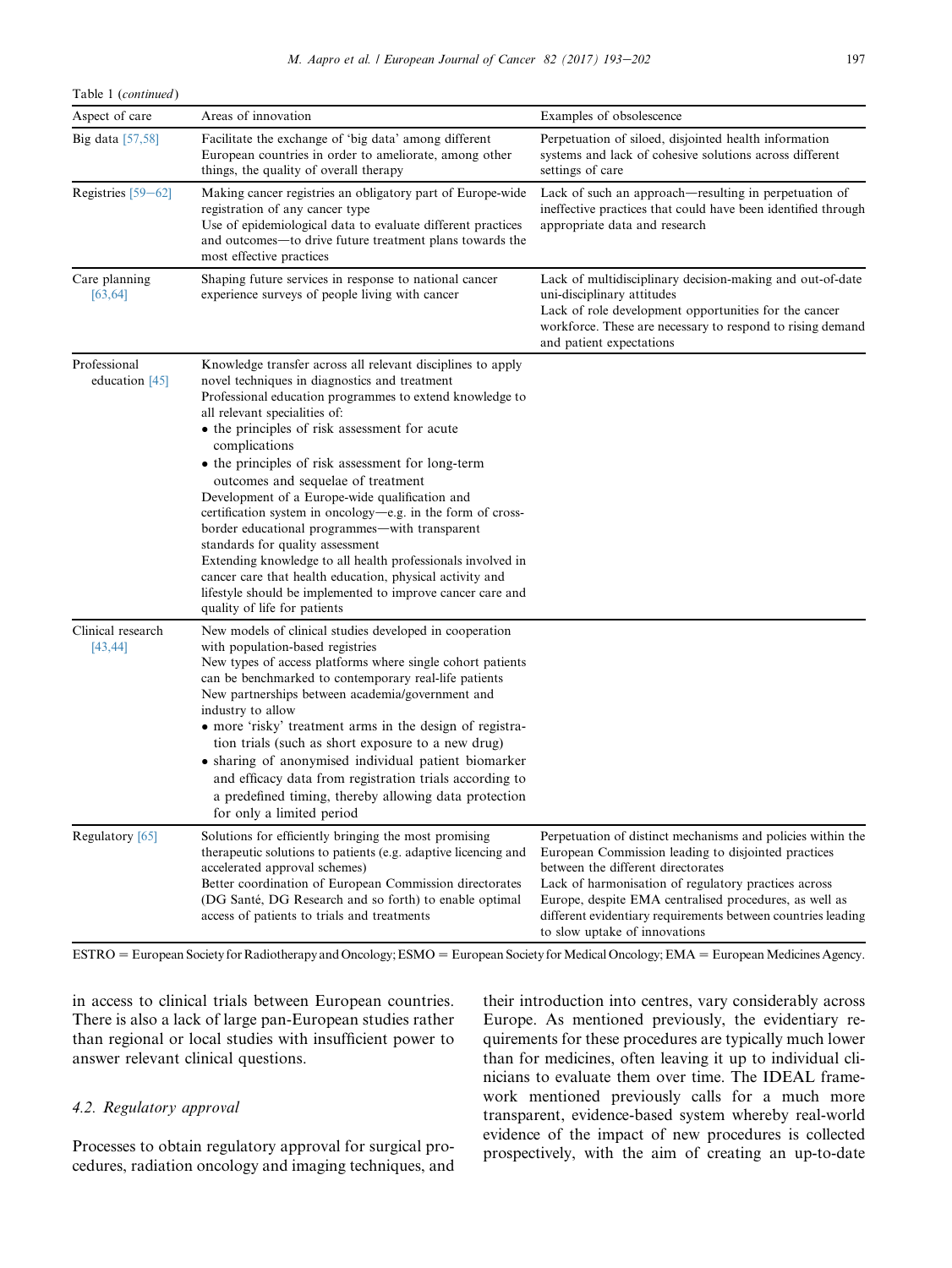database to guide more rapid and appropriate evaluation and uptake of these technologies over time  $[26-28]$  $[26-28]$  $[26-28]$ .

In the field of medicines, significant strides have been made by regulatory agencies such as the EMA in recent years to accelerate the approval of potential innovations. For example, special allowances for orphan drugs and piloting of adaptive pathways by the EMA all allow for greater flexibility in regulatory requirements and more rapid access to new medicines by patients. The new EU Clinical Trial Regulation  $[29]$ —which aims to reduce some of the bureaucracy in clinical development programmes by requiring only one application via a single portal for trials conducted in several member states—may also be an important development. For paediatric cancers, the EU Paediatric Regulation has significantly changed the landscape for new drug development; however, significant unmet needs remain.

### 4.3. Reimbursement

Reimbursement or funding decisions for different components of cancer care are often divided among different decision bodies, who may base decisions on very different types of evidence. Different components of care are also evaluated and reimbursed separately. For example, targeted therapies, multi-target combinations thereof, as well as their companion diagnostics or biomarkers are often not evaluated jointly, and medicines given in hospital may be evaluated differently from those given in an outpatient setting. Finally, as has been mentioned previously, the level of evidence available to judge the value of medicines, diagnostics, imaging and surgical techniques may differ considerably, with physicians often asked to confirm the cost-effectiveness of medical diagnostics, for example, without necessarily having adequate training to do so.

A key issue is also that many reimbursement decisions focus solely on the immediate budget impact of a given intervention, so that even promising innovations are only looked at in terms of their immediate costs, with little consideration for their overall impact on healthcare utilisation in terms of reduced hospitalisations or long-term care, not to mention social costs such as fewer sick days due to a better tolerability profile or fewer complications. This is evident in the case of psychosocial support for patients, which is not reimbursed in many European countries. Even in countries where it is reimbursed, patients may not be reimbursed if they need to access psychosocial care outside of their local area or from private providers if these services are not available locally [\[30\]](#page-8-0).

Another important limitation is that patients and their representatives are too seldom involved in HTA and other reimbursement decisions [\[31\]](#page-8-0). The inclusion of patient experience data captured during clinical trials would represent an important step forward from what is currently provided for HTA and other reimbursement submissions. This would contribute to providing a more accurate and relevant account of the impact of new technologies on patients.

Finally, delays in reimbursement between countries are an ongoing concern, as they cause inequalities in access to care for patients across Europe. Looking specifically at medicines: in 1989, the European Commission set a maximum limit of 180 days [\[32\]](#page-8-0) between the time a reimbursement dossier is submitted to the relevant national agency and market access is granted. Yet many countries continue to exceed this time limit, particularly in Central Eastern European countries  $(2008-2010 \text{ data})$ [\[33\]](#page-9-0) and the United Kingdom. Reimbursement submissions are done on a country—and sometimes even a regional—level, with significant differences in access between and within countries as a result [\[9\].](#page-8-0) The recent work of the European Network for Health Technology Assessment (EUNetHTA) has helped in trying to increase collaboration between agencies and harmonise the evidence requirements across different HTA agencies, hopefully contributing to closer alignment when new medicines become available to patients in different countries. Needless to say, similar alignment is also needed for other aspects of cancer care.

#### 4.4. Local uptake

There are known variations in the uptake of innovations across different care settings, often reflecting variations in the quality of care offered between specialised and non-specialised centres. Lack of specialisation may also increase the reliance on outdated or ineffective treatment approaches that could be replaced by more effective ones, thereby compromising the integration of innovative approaches into patient care.

A chosen approach in several countries has been to create designated 'centres of excellence' (or specialised centres). This centralisation may help to ensure consistency of quality across designated centres and allow for economies of scale in the purchase of imaging and other expensive equipment. Delivery of cancer care in specialist centres is particularly critical for rare cancers, as the small number of cases means that it is difficult for physicians to acquire sufficient experience and expertise in their treatment and care. To this end, Rare Cancers Europe has recommended that care for rare cancers be centralised in European Reference Networks (ERNs), of which three cover rare cancers (ERNs on rare adult solid tumours, blood disease and paediatric cancers).

With the development of ERNs and other centres of excellence, however, it will be important to make sure that centralisation of care does not create additional barriers to care for patients and that they work in close networks with local practitioners as part of a multidisciplinary care team adhering to the same protocols and guidelines. This networked model of care is already being implemented for children and adolescents with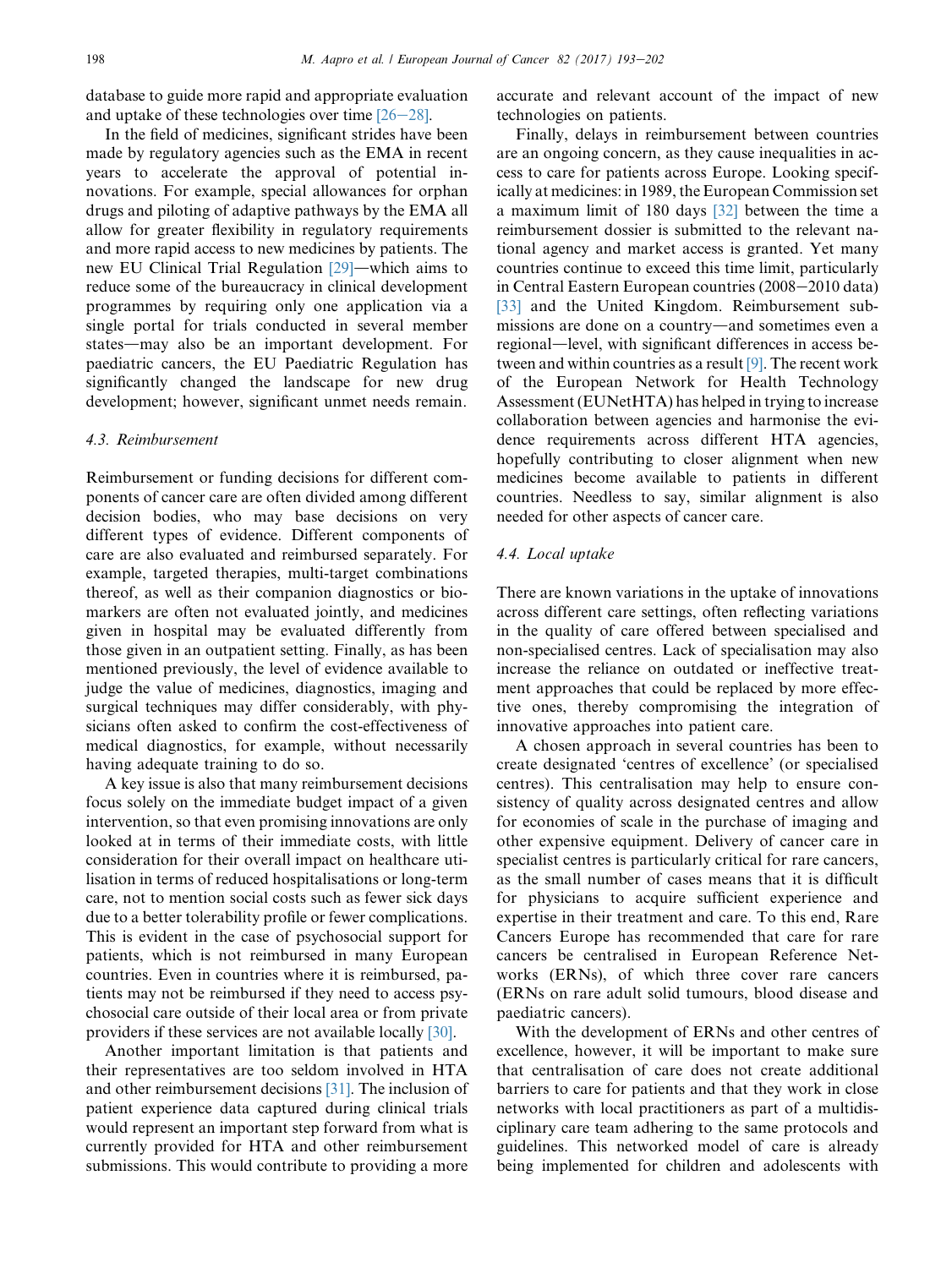cancer, and the European Society for Paediatric Oncology has defined the European Standards of Care for Children with Cancer [\[34\]](#page-9-0).

A critical issue for centres of excellence is that they meet clear standards or essential requirements. For example, many hospitals that have so-called specialist cancer services are not organised into multidisciplinary units, as recommended by ECCO and other professional societies  $[35-37]$  $[35-37]$  $[35-37]$ . To this end, ECCO is currently developing essential standards to ensure a more consistent level of quality within designated specialised centres, looking specifically at colorectal cancer and bone and soft-tissue sarcomas [\[38,39\].](#page-9-0)

An interesting example of the application of essential requirements is the designation of specialist breast units. Essential requirements were outlined by the European Society of Mastology in 2000 and updated in 2013  $[40,41]$  and include a minimum caseload ( $>150$ ) newly diagnosed cases per year), an audited database of quality indicators and research, multidisciplinary case management meetings, clear verbal and written patient information, and defined teaching and research plans [\[42\].](#page-9-0)

Implementation of innovations may also be facilitated by the expansion of 'coverage with evidence development' (CED) schemes, which should be applied to all types of innovations, not just medicines. These schemes should be guided by health economic simulations in the early stages of research, and the availability of health economic expertise and knowledge to help guide implementation of CED schemes and data collection within each institution. Close collaboration with professional societies is also needed to ensure acceptance of innovations within practice guidelines.

# 5. Improving access to innovation in cancer care: potential solutions

Improving access—and overcoming some of the existing hurdles to access—to innovation will require a combination of levers at the political, system and individual hospital or clinic level. These are described in the following section.

# 5.1. Greater involvement of patients and caregivers in defining and assessing the value of innovation

- Comprehensive assessment of the impact of innovations on patients' quality of life, risk/benefit balance and overall experience of care must be an integral part of the evaluation of any innovation, by using validated patient-reported outcomes and experience measures.
- Patients and their representatives should be involved early in the planning and conduct of research, as well as regulatory and HTA discussions related to innovation, to ensure that their perspectives guide the development and evaluation of innovations.

- Patient organisations should be supported to develop accessible information materials to inform the patient community about upcoming innovations with close collaboration from clinical specialists. They may act as powerful advocates for the integration of innovations into clinical practice and acceptability in the broad patient population.

# 5.2. A whole-system, whole-patient approach to guide investment in innovation

- Despite the continual focus on cost containment in healthcare, national governments should foster an innovation agenda by adopting a system-wide strategy for investment in innovation.
- This strategy should
- be guided by identified patient needs, as measured by patient-relevant outcomes, with more research needed in close partnership with patient organisations to better understand unmet patient needs (clinical but also psychosocial and emotional), relevance and priorities in different cancers and where the need for innovation is greatest;
- o take a 'whole-system' as well as a 'whole-patient' approach, looking at what innovations may have the most impact across the entire care pathway, and moving away from siloed decisions on different types of care (e.g. medicines, medical devices, equipment, radiology and surgery).

# 5.3. More efficient and harmonised evaluation of innovation

- The evaluation of all innovations should be centralised and harmonised at a national or regional level, with a credible multidisciplinary group of stakeholders guiding decisions. This should ideally free individual hospitals or departments from having to make decisions about the value of innovations and create a more transparent evidence base on which investment in innovations may be made across different settings of care.
- Greater transparency in the evidence required for HTA and reimbursement decisions for all types of diagnostic procedures and care is also needed, including
	- $\circ$  closer alignment between these decisions and regulatory bodies to avoid unnecessary delays in access to patients;
	- where possible, greater alignment between countries in terms of HTA and reimbursement decisions, making greater use of EUNetHTA or similar entities for a coordinated approach between HTA agencies.

# 5.4. Investment in real-world data to guide investment in innovation

- Investment in well-designed registries, big data and other real-world data collection is key to assess the potential impact of innovations in clinical practice. Harmonisation of data sets both within and between countries is needed for us to be able to pool data from different sources. Real-world data may be used to guide:
	- $\circ$  reimbursement decisions, looking at the impact on costs and outcomes across the entire care pathway, and thereby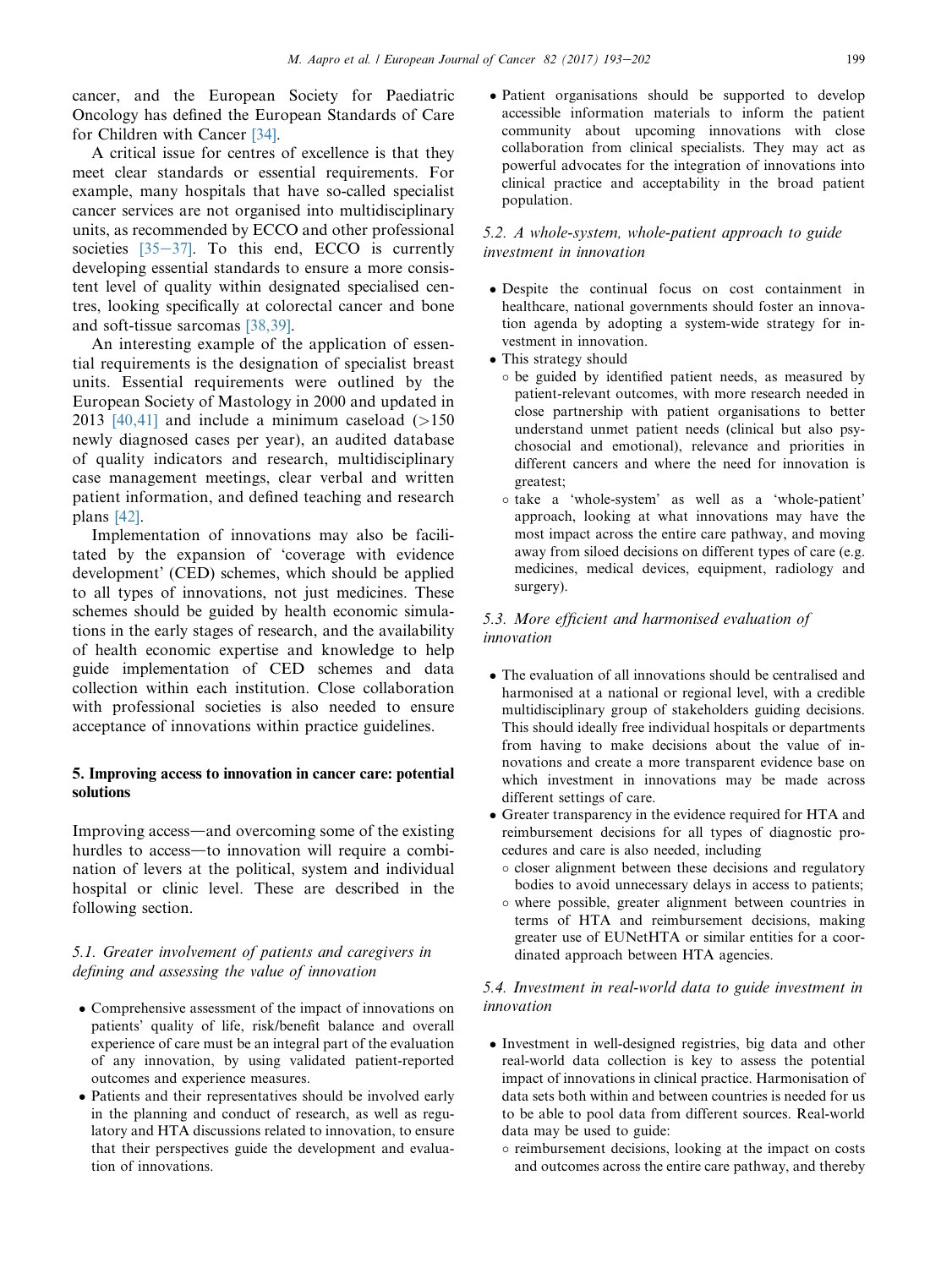avoiding decisions based on immediate budget impact alone. Ideally, this process should be reviewed regularly, based on new data emerging over time;

- investment and integration of innovations into clinical practice;
- updating of clinical guidelines to reflect why a given intervention has not been integrated into the guideline based on evolving data on its effectiveness.
- Efforts to improve the potential for sharing of registry data across different countries are also needed; an example is the EMA project which is looking at making better use of existing patient registries and supporting the set-up of new ones on the basis of common protocols, scientific methods, structures, data sharing and transparency [\[43,44\].](#page-9-0)

### 5.5. Promotion of an innovation culture within the delivery of cancer care

- The implementation of multidisciplinary teams (MDTs) across cancer care may compel individual specialists to look beyond their own area of expertise and take a whole-system approach to innovation, focussing on innovations that may make the greatest difference to patients, and adapt care pathways to integrate them into practice, and, together, ask: 'How can we do things better?' [\[35\]](#page-9-0)
- MDTs may also provide an opportunity to continuously review clinical practice and stop wasting resources on things that have become inferior compared to updated standards and could be replaced by more efficient, innovative practices [\[35\]](#page-9-0).
- New models of cancer care integrating primary care and secondary care need to be established to improve the quality of care, starting with an effective diagnosis.
- Continued educational efforts are also needed to disseminate existing guidelines to physicians and encourage their implementation, with specialist centres taking the lead in educational activities, on-site training, webinars or other information-sharing activities to keep everyone up-to-date on advances in care. European reference documents such as the European Guide on Quality National Cancer Control Plans [\[45\]](#page-9-0) should also be considered.

# 5.6. A pan-European vision on innovation (a vision and a will)

- Finally, European cancer agencies may help build political will across different countries to embrace innovations. They may contribution to Europe-wide research-in true collaboration between the various Directorates of the European Commission-looking at how different healthcare systems may foster and evaluate innovations using common approaches and measures.
- These recommendations should be embedded in revised National Cancer Control Plans, which should be reviewed on a regular basis to take account of the continuously evolving care and treatment landscape.

### 6. Conclusions

Innovation requires investment, and this investment is needed if we are to continuously improve the lives and

hopes of cancer patients across Europe despite the financial pressures on our healthcare systems. Adopting a culture of innovation requires a multidisciplinary team approach, with the patient at the centre and an integral part of the team. It must take a whole-system and whole-patient perspective on cancer care, address unmet patient needs and be guided by high-quality real-world data, including patient-relevant outcomes and actual costs of care; these factors reflect the impact of any innovation in clinical practice. Similarly, patient organisations need to be actively engaged with other key stakeholders in the planning and evaluation of all aspects of cancer care.

This article is intended as a starting point to engage all relevant professionals involved in cancer care, as well as the patient and care community, in finding sustainable solutions to foster innovation within current and future cancer care. ECCO is committed to working with its member societies, patient organisations and the cancer community at large, to help identify sustainable ways to identify and integrate the most meaningful innovations into all aspects of cancer care. It is also committed to working with, and building on, professional educational efforts already being made by the European School of Oncology, ESTRO, European Society of Surgical Oncology and others to build multidisciplinary excellence in cancer care. It is our hope that this article may contribute to those efforts and be developed into a concrete action plan that ECCO and its member societies may follow to help contribute to sustainable, innovative cancer care for patients in years to come.

# Conflict of interest statement

Dr. Suzanne Wait from the Health Policy Partnership provided support in drafting the article and was offered an honorarium from ECCO to do so. No other funding sources were used for the development of this article, and the other authors declare no conflicts of interest.

### Acknowledgements

This position paper has been produced by the European CanCer Organisation (ECCO), a federation of 24 professional societies in oncology, in collaboration with the ECCO Patient Advisory Committee (PAC). Through its 24 Member Societies—representing over  $80,000$  professionals $-ECCO$  is the only multidisciplinary organisation that connects and responds to all stakeholders in oncology Europe wide. ECCO is a notfor-profit federation that exists to uphold the right of all European cancer patients to the best possible treatment and care, promoting interaction between all organisations involved in cancer at European level. It does this by creating awareness of patients' needs and wishes,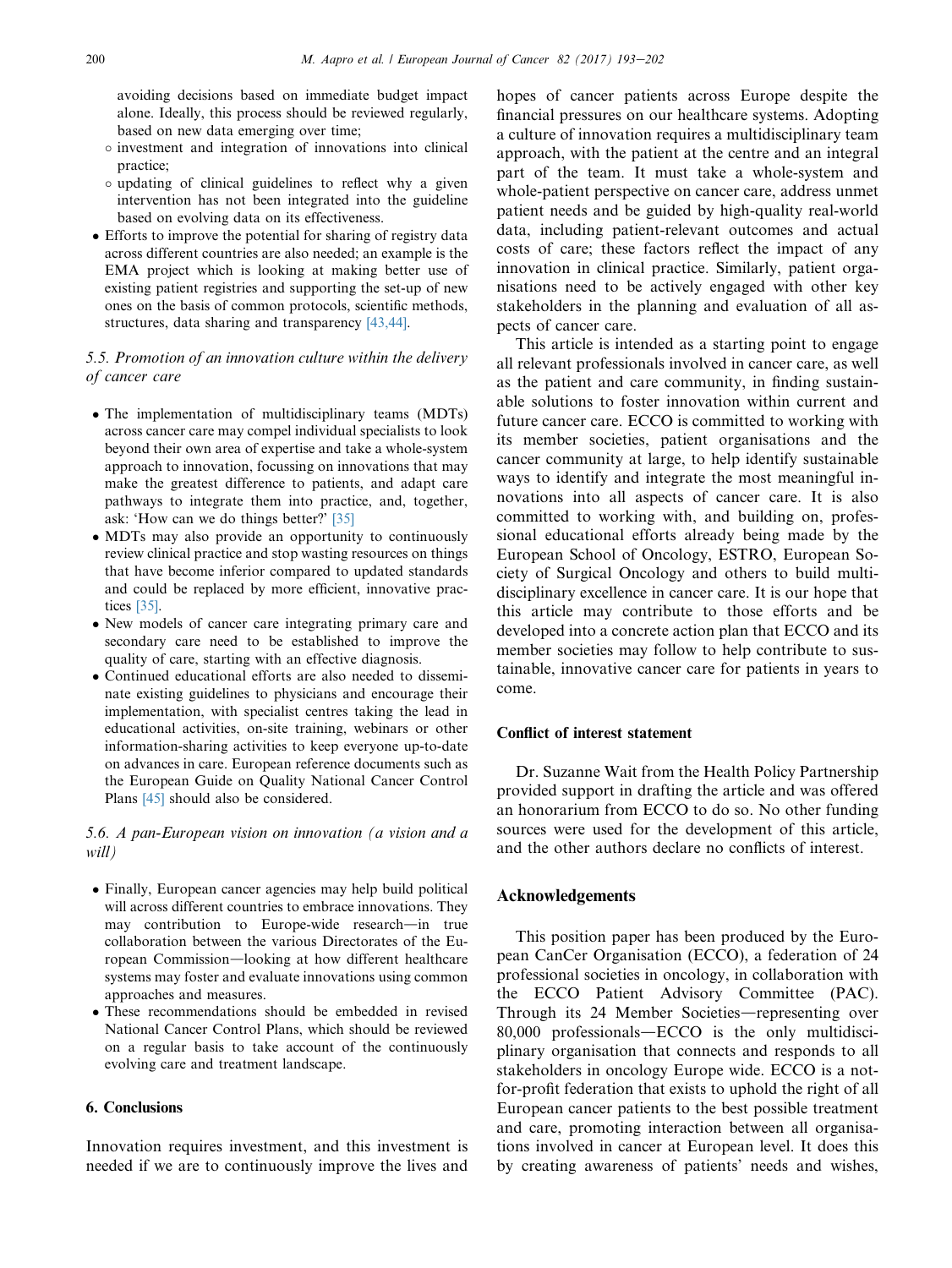<span id="page-8-0"></span>encouraging progressive thinking in cancer policy, training and education and promoting European cancer research, prevention, diagnosis, treatment and quality care through the organisation of international multidisciplinary meetings. ECCO would like to acknowledge the contribution of Professor Dirk Arnold (ESMO) to the development of this article, and thank all member Societies and the ECCO Patient Advisory Committee for their input. ECCO would also like to thank the European School of Oncology Innovation and Obsolescence Task Force [17] which has addressed many of the areas developed herein.

### References

- [1] Glunde K, Penet M-F, Jiang L, Jacobs MA, Bhujwalla ZM. Choline metabolism-based molecular diagnosis of cancer: an update. Expert Rev Mol Diagn 2015;15(6):735–47. [http:](http://dx.doi.org/10.1586/14737159.2015.1039515) [//dx.doi.org/10.1586/14737159.2015.1039515.](http://dx.doi.org/10.1586/14737159.2015.1039515)
- [2] Hartwig W, Werner J, Jäger D, Debus J, Buechler MW. Improvement of surgical results for pancreatic cancer. Lancet Oncol 2013;14(11):e476-85. [http://dx.doi.org/10.1016/S1470-](http://dx.doi.org/10.1016/S1470-2045(13)70172-4) [2045\(13\)70172-4](http://dx.doi.org/10.1016/S1470-2045(13)70172-4).
- [3] [Hashizume M, Tsugawa K. Robotic surgery and cancer: the](http://refhub.elsevier.com/S0959-8049(17)30891-2/sref3) [present state, problems and future vision. Jpn J Clin Oncol 2004;](http://refhub.elsevier.com/S0959-8049(17)30891-2/sref3) [34\(5\):227](http://refhub.elsevier.com/S0959-8049(17)30891-2/sref3)-[37 \[published Online First: 2004/07/03\].](http://refhub.elsevier.com/S0959-8049(17)30891-2/sref3)
- [4] [MacFarlane JK, Ryall RD, RJ H. Mesorectal excision for rectal](http://refhub.elsevier.com/S0959-8049(17)30891-2/sref4) [cancer. Lancet 1993;341:457](http://refhub.elsevier.com/S0959-8049(17)30891-2/sref4)-[60](http://refhub.elsevier.com/S0959-8049(17)30891-2/sref4).
- [5] Gupta V, McGunigal M, Prasad-Hayes M, Kalir T, Liu J. Adjuvant radiation therapy is associated with improved overall survival in high-intermediate risk stage I endometrial cancer: a national cancer data base analysis. Gynecol Oncol 2016. [http:](http://dx.doi.org/10.1016/j.ygyno.2016.10.028) [//dx.doi.org/10.1016/j.ygyno.2016.10.028.](http://dx.doi.org/10.1016/j.ygyno.2016.10.028)
- [6] [Purdy JA. 3D treatment planning and intensity-modulated radi](http://refhub.elsevier.com/S0959-8049(17)30891-2/sref6)[ation therapy. Oncology \(Williston Park, NY\) 1999;13\(10 Suppl](http://refhub.elsevier.com/S0959-8049(17)30891-2/sref6) [5\):155](http://refhub.elsevier.com/S0959-8049(17)30891-2/sref6)e[68 \[published Online First: 1999/11/07\]](http://refhub.elsevier.com/S0959-8049(17)30891-2/sref6).
- [7] Gonzalez de Castro D, Clarke PA, Al-Lazikani B, Workman P. Personalized cancer medicine: molecular diagnostics, predictive biomarkers, and drug resistance. Clin Pharmacol Ther 2013;93(3): 252e9. <http://dx.doi.org/10.1038/clpt.2012.237>.
- [8] [Gerber DE. Targeted therapies: a new generation of cancer](http://refhub.elsevier.com/S0959-8049(17)30891-2/sref8) treatments. Am Fam Phys  $2008;77(3):311-9$  $2008;77(3):311-9$ .
- [9] Miriovsky BJ, Shulman LN, Abernethy AP. Importance of health information technology, electronic health records, and continuously aggregating data to comparative effectiveness research and learning health care. J Clin Oncol  $2012;30(34):4243-8$ . [http:](http://dx.doi.org/10.1200/jco.2012.42.8011) [//dx.doi.org/10.1200/jco.2012.42.8011.](http://dx.doi.org/10.1200/jco.2012.42.8011)
- [10] [Cherny N, S R, Torode J, Saar M, Eniu A. ESMO European](http://refhub.elsevier.com/S0959-8049(17)30891-2/sref10) [Consortium Study on the availability, out-of-pocket costs and](http://refhub.elsevier.com/S0959-8049(17)30891-2/sref10) [accessibility of antineoplastic medicines in Europe. Ann Oncol](http://refhub.elsevier.com/S0959-8049(17)30891-2/sref10) [2016;27:1423](http://refhub.elsevier.com/S0959-8049(17)30891-2/sref10)-[43.](http://refhub.elsevier.com/S0959-8049(17)30891-2/sref10)
- [11] Jönsson B, Hofmarcher T, Lindgren P, Wilking N. Comparator [report on patient access to cancer medicines in Europe revisited.](http://refhub.elsevier.com/S0959-8049(17)30891-2/sref11) [IHE Report. Lund: IHE; 2016.](http://refhub.elsevier.com/S0959-8049(17)30891-2/sref11)
- [12] [Directorate General for Internal policies. EU options for](http://refhub.elsevier.com/S0959-8049(17)30891-2/sref12) [improving access to medicines. Study for the ENVI Committee:](http://refhub.elsevier.com/S0959-8049(17)30891-2/sref12) [European Parliament Policy department Economic and Scientific](http://refhub.elsevier.com/S0959-8049(17)30891-2/sref12) [Policy A. 2016](http://refhub.elsevier.com/S0959-8049(17)30891-2/sref12).
- [13] [Lawler M, Apostolidis K, Banks I, Florindi F, Militaru M,](http://refhub.elsevier.com/S0959-8049(17)30891-2/sref13) [Price R, on Behalf of the Europe of Disparities in Cancer](http://refhub.elsevier.com/S0959-8049(17)30891-2/sref13) [Working Group. Challenging the Europe of Disparities in Cancer](http://refhub.elsevier.com/S0959-8049(17)30891-2/sref13)  $-$  [a framework for improving survival and better quality of life](http://refhub.elsevier.com/S0959-8049(17)30891-2/sref13) [for European cancer patients. On behalf of the Europe of Dis](http://refhub.elsevier.com/S0959-8049(17)30891-2/sref13)[parities in Cancer Working Group; 2015](http://refhub.elsevier.com/S0959-8049(17)30891-2/sref13).
- [14] Sullivan R, Peppercorn J, Sikora K, Zalcberg J, Meropol NJ, Amir E, et al. Delivering affordable cancer care in high-income countries. Lancet Oncol  $2011;12(10):933-80$ . [//dx.doi.org/10.1016/S1470-2045\(11\)70141-3](http://dx.doi.org/10.1016/S1470-2045(11)70141-3).
- [15] [Thomas R, Callahan R, Bartlett R, Geissler J. Delivering afford](http://refhub.elsevier.com/S0959-8049(17)30891-2/sref15)[able cancer care: a value challenge to health systems. In: World](http://refhub.elsevier.com/S0959-8049(17)30891-2/sref15) [Innovation Summit for Health, editor. WISH Highlights. Institute](http://refhub.elsevier.com/S0959-8049(17)30891-2/sref15) [of Global Health Innovation, Imperial College London; 2015](http://refhub.elsevier.com/S0959-8049(17)30891-2/sref15).
- [16] [Cavalli F. Tackling cancer: time for a global response. Lancet](http://refhub.elsevier.com/S0959-8049(17)30891-2/sref16)  $2016:387:e13-4$  $2016:387:e13-4$
- [17] Wagstaff A. Five steps to putting innovation at the heart of cancer care. Cancer World 2014. Available from: [http://www.](http://www.cancerworld.org/pdf/3437_pagina_25_33_Systems_Services.pdf) [cancerworld.org/pdf/3437\\_pagina\\_25\\_33\\_Systems\\_Services.pdf](http://www.cancerworld.org/pdf/3437_pagina_25_33_Systems_Services.pdf) [Accessed 7 April 2016].
- [18] Merriam-Webster Dictionary Online. Innovation.
- [19] Oxford Dictionaries Online. Innovation.
- [20] [Cherny N, Sullivan R, Dafni U, Kerst JM, Sobrero A,](http://refhub.elsevier.com/S0959-8049(17)30891-2/sref20) [Zielinski C, et al. A standardised, generic, validated approach to](http://refhub.elsevier.com/S0959-8049(17)30891-2/sref20) [stratify the magnitude of clinical benefit that can be anticipated](http://refhub.elsevier.com/S0959-8049(17)30891-2/sref20) [from anti-cancer therapies: the European Society for Medical](http://refhub.elsevier.com/S0959-8049(17)30891-2/sref20) [Oncology Magnitude of Clinical Benefit Scale \(ESMO-MCBS\).](http://refhub.elsevier.com/S0959-8049(17)30891-2/sref20) [Ann Oncol 2015;26:1547](http://refhub.elsevier.com/S0959-8049(17)30891-2/sref20)-[73](http://refhub.elsevier.com/S0959-8049(17)30891-2/sref20).
- [21] Schnipper LE, Davidson NE, Wollins DS, Blayney DW, Dicker AP, Ganz PA, et al. Updating the American Society of Clinical Oncology value framework: revisions and reflections in response to comments received. J Clin Oncol 2016;34(24):2925-34. [http:](http://dx.doi.org/10.1200/JCO.2016.68.2518) [//dx.doi.org/10.1200/JCO.2016.68.2518.](http://dx.doi.org/10.1200/JCO.2016.68.2518)
- [22] Institute for Clinical and Economic Review. ICER value assessment framework. 2016. Available from: [https://icer-review.org/](https://icer-review.org/methodology/icers-methods/icer-value-assessment-framework/) [methodology/icers-methods/icer-value-assessment-framework/](https://icer-review.org/methodology/icers-methods/icer-value-assessment-framework/) [Accessed 27 October 2016].
- [23] [Schnipper L, B A. New frameworks to assess value of cancer care:](http://refhub.elsevier.com/S0959-8049(17)30891-2/sref23) [strengths and limitations. Oncologist 2016;21:654](http://refhub.elsevier.com/S0959-8049(17)30891-2/sref23)-[8.](http://refhub.elsevier.com/S0959-8049(17)30891-2/sref23)
- [24] Network. NCC. Available at: [http://www.nccn.org/evidenceblocks/](http://www.nccn.org/evidenceblocks/pdf) [pdf.](http://www.nccn.org/evidenceblocks/pdf) [Accessed 20 May 2016].
- [25] Schilsky RL. Moving from evaluation to value in cancer care. Clin Cancer Res 2015;21(5):947-9. [http://dx.doi.org/10.1158/1078-](http://dx.doi.org/10.1158/1078-0432.ccr-14-2533) [0432.ccr-14-2533](http://dx.doi.org/10.1158/1078-0432.ccr-14-2533) [published Online First: 2014/10/23].
- [26] McCulloch P, Altman DG, Campbell WB, Flum DR, Glasziou P, Marshall JC, et al. No surgical innovation without evaluation: the IDEAL recommendations. Lancet  $2009:374(9695):1105-12$ . [http:](http://dx.doi.org/10.1016/s0140-6736(09)61116-8) [//dx.doi.org/10.1016/s0140-6736\(09\)61116-8](http://dx.doi.org/10.1016/s0140-6736(09)61116-8) [published Online First: 2009/09/29].
- [27] Pennell CP, Hirst A, Sedrakyan A, McCulloch PG. Adapting the IDEAL Framework and Recommendations for medical device evaluation: a modified Delphi survey. Int J Surg 2016;28:141-8. <http://dx.doi.org/10.1016/j.ijsu.2016.01.082> [published Online First: 2016/02/16].
- [28] Sedrakyan A, Campbell B, Merino JG, Kuntz R, Hirst A, McCulloch P. IDEAL-D: a rational framework for evaluating and regulating the use of medical devices. BMJ 2016;353:i2372. [http:](http://dx.doi.org/10.1136/bmj.i2372) [//dx.doi.org/10.1136/bmj.i2372](http://dx.doi.org/10.1136/bmj.i2372) [published Online First: 2016/06/11].
- [29] [European Parliament. Regulation \(EU\) No 536/2014 of the Eu](http://refhub.elsevier.com/S0959-8049(17)30891-2/sref29)[ropean Parliament and of the Council of 16 April 2014 on clinical](http://refhub.elsevier.com/S0959-8049(17)30891-2/sref29) [trials on medicinal products for human use, and repealing](http://refhub.elsevier.com/S0959-8049(17)30891-2/sref29) [Directive 2001/20/EC. In: Union CotE, editor; 2014.](http://refhub.elsevier.com/S0959-8049(17)30891-2/sref29)
- [30] Travado L, Reis JC, Watson M, Borras J. Psychosocial oncology care resources in Europe: a study under the European Partnership for Action Against Cancer (EPAAC). Psychooncology 2015. [http:](http://dx.doi.org/10.1002/pon.4044) [//dx.doi.org/10.1002/pon.4044.](http://dx.doi.org/10.1002/pon.4044)
- [31] [European Patients' Forum. Patient involvement in health tech](http://refhub.elsevier.com/S0959-8049(17)30891-2/sref31)[nology assessment in Europe](http://refhub.elsevier.com/S0959-8049(17)30891-2/sref31)  $-$  [an interim report on EPF survey](http://refhub.elsevier.com/S0959-8049(17)30891-2/sref31) [with HTA agencies. EPF Survey. 2013.](http://refhub.elsevier.com/S0959-8049(17)30891-2/sref31)
- [32] [European Commission. Council directive relating to the trans](http://refhub.elsevier.com/S0959-8049(17)30891-2/sref32)[parency of measures regulating the pricing of medicinal products](http://refhub.elsevier.com/S0959-8049(17)30891-2/sref32) [for human use and their inclusion in the scope of national health](http://refhub.elsevier.com/S0959-8049(17)30891-2/sref32) [insurance systems. In: Commission E, editor; 1989. 89/105/EEC.](http://refhub.elsevier.com/S0959-8049(17)30891-2/sref32)